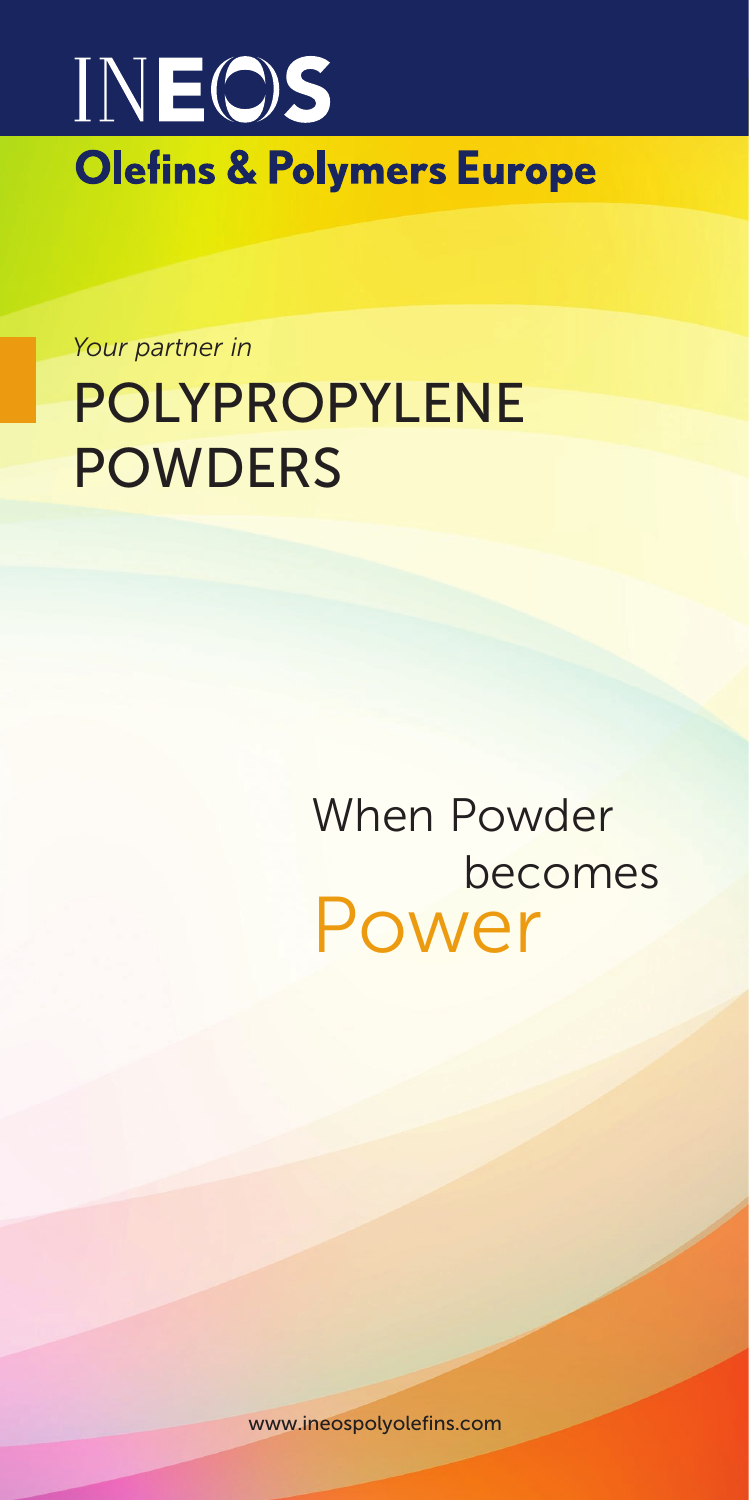#### CONTENT

| Commercial Range              | 2 |
|-------------------------------|---|
| Morphology                    | 3 |
| Particle Size Distribution    | 4 |
| Bulk Handling                 | 6 |
| <b>Blending and Colouring</b> | 7 |
| Processing                    | 8 |
| Melt Flow Index Measurement   | 8 |
| Thermal Stability & Storage   |   |
|                               |   |

#### *Special Care*

*Powders should be stored either in their original bags in an area with normal ventilation and protected from excessive sunlight exposure, or in silos with vents. The maximum recommended storage temperature is 60°C.*

*Although ELTEX® P powders are non-explosive as received, this does not rule out a potential explosion hazard. An explosion can occur if fines are left to accumulate over long periods of time and are exposed to an ignition source. Therefore, good housekeeping is mandatory for the safest product utilisation..*

*All leaks in conveying equipment must be sealed and areas above and around extrusion equipment should be swept and cleaned as needed.*

*If the powders are conveyed pneumatically, special care should be taken to prevent dust explosion or ignition from static electricity. Silos and transport equipment should be earthed; no pipes should be made of non-conductive material. The rate of pneumatic conveying should be maintained inferior to 25 m/s. Powder concentration in air should not exceed 10 kg/m3 air. Storage and handling systems should be inspected regularly for possible accumulation of fines.*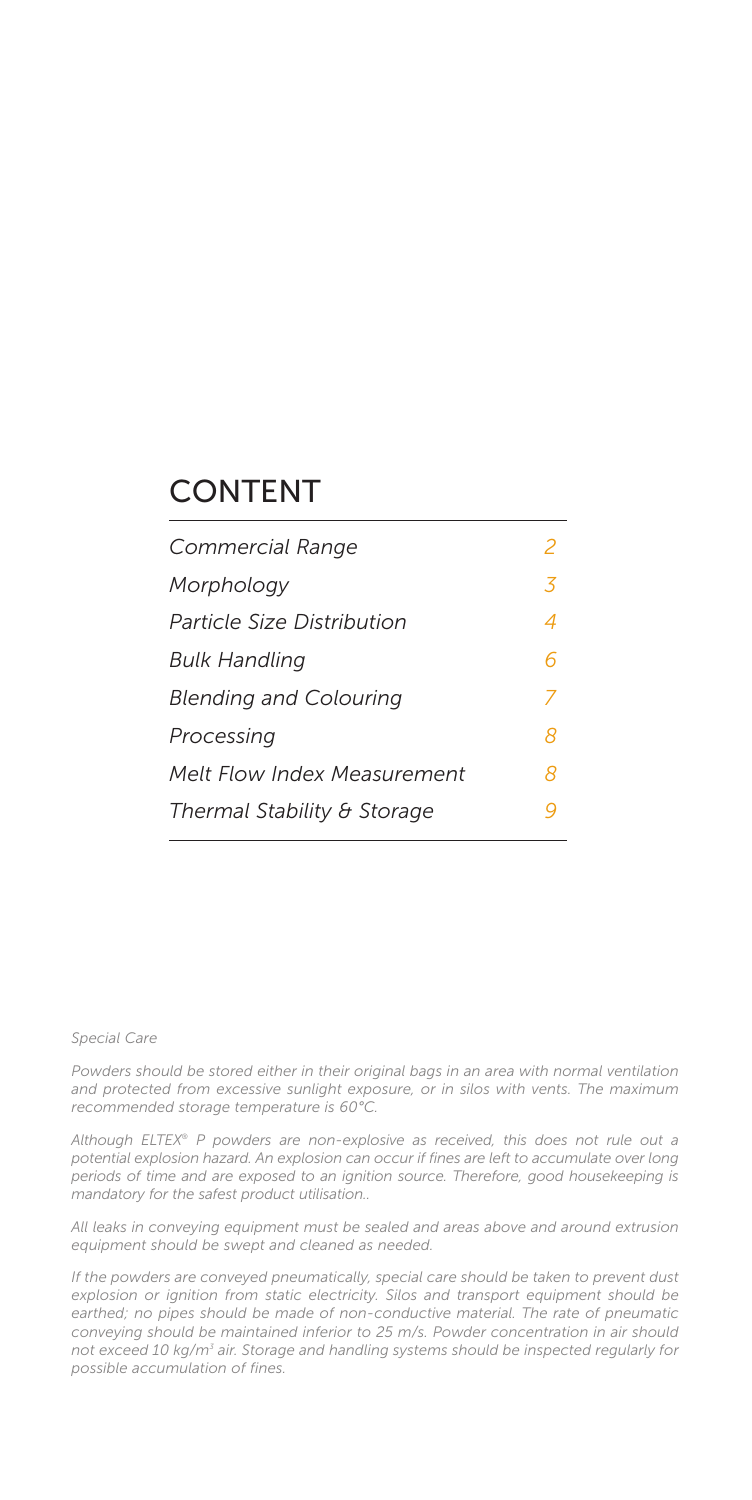### ELTEX® P Powders

INEOS Olefins & Polymers Europe, thanks to its proprietary catalyst and process, is offering selected polypropylene resins in powder (flake) form to complement its full range of polypropylene resins in pellet form.

- ELTEX<sup>®</sup> P polypropylene powders have a unique spherical morphology associated to a narrow particle size distribution. As a result, they are easy and safe to handle free flowing powders with virtually no fines.
- $\Box$  The excellent mixing behaviour of ELTEX<sup>®</sup> P polypropylene powders with polymer additives, pigments, fillers and reinforcing agents have lead to their wide usage for the production of additive master-batches, mineral filled master-batches and compounds, elastomer modified compounds, glass fibre or wood flour (woodstock) reinforced compounds.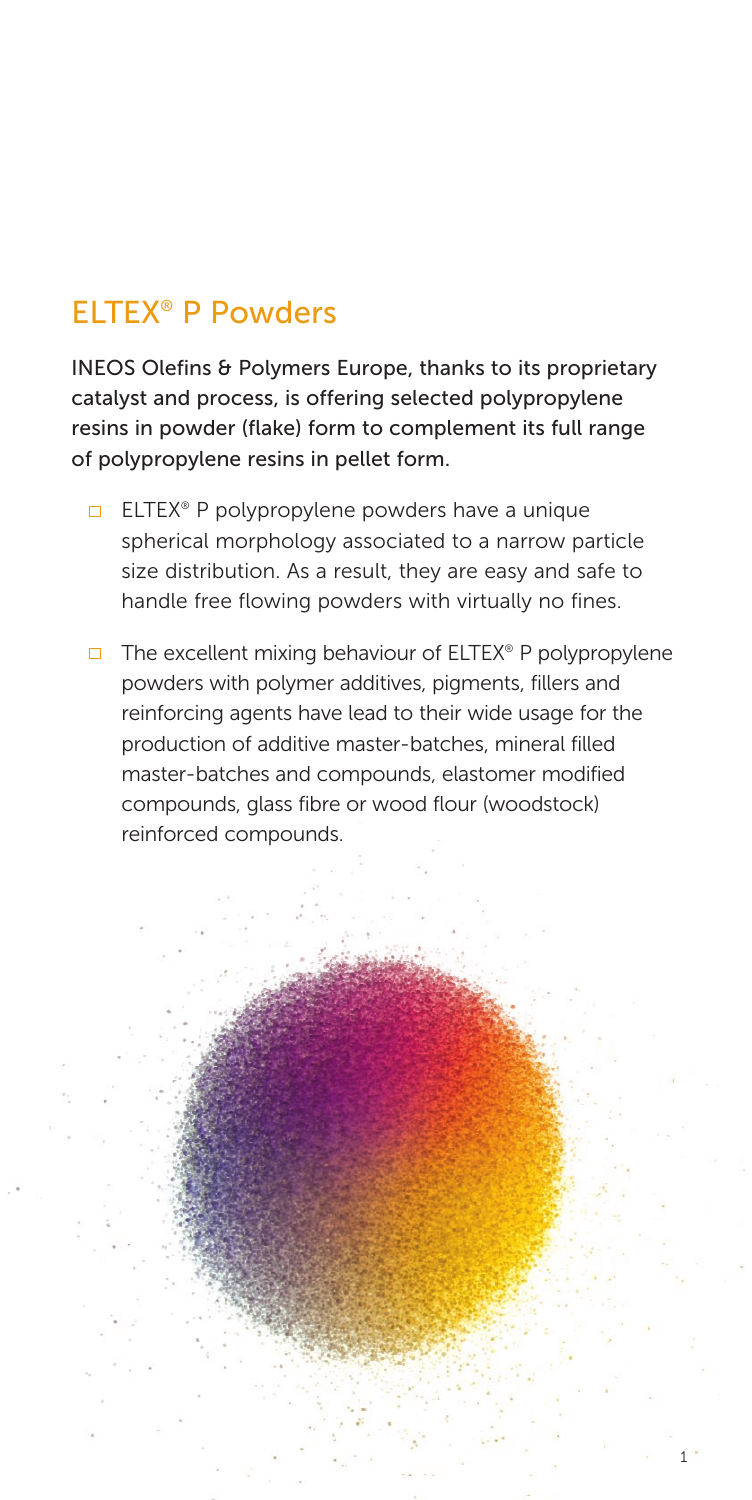#### Commercial Range

INEOS Olefins & Polymers Europe offers a range of nonformulated homopolymer and ethylene random copolymer polypropylene powders.

Homopolymer powders have melt flow indexes ranging from 2.15 to 45 g/10min associated with a high stiffness and a high melting temperature while the ethylene random copolymer powder has a melt index of 4.5 g/10min associated with a low stiffness and a very low melting temperature.

| Grade*                                     | MFI                        | Flexural<br>Modulus   | Melting<br>Temperature   |
|--------------------------------------------|----------------------------|-----------------------|--------------------------|
|                                            | 230°C/2.16kg<br>$q/10$ min | $23^{\circ}$ C<br>MPa | $10^{\circ}$ K/min<br>°C |
|                                            | <b>ISO 1133</b>            | <b>ISO 178</b>        | ISO 11357-3              |
| ELTEX <sup>®</sup> P HL001PF <sup>1)</sup> | 2.15                       | 1600                  | 161                      |
| ELTEX <sup>®</sup> P HV001PF <sup>1)</sup> | 10                         | 1600                  | 161                      |
| ELTEX <sup>®</sup> P HY001P <sup>1)</sup>  | 45                         | 1700                  | 161                      |
| ELTEX® P KS001PF <sup>2)</sup>             | 4.5                        | 700                   | 134                      |

#### Commercial Range

*\*) P = powder, F = low gel content*

*1) Homopolymer*

*2) Random copolymer*

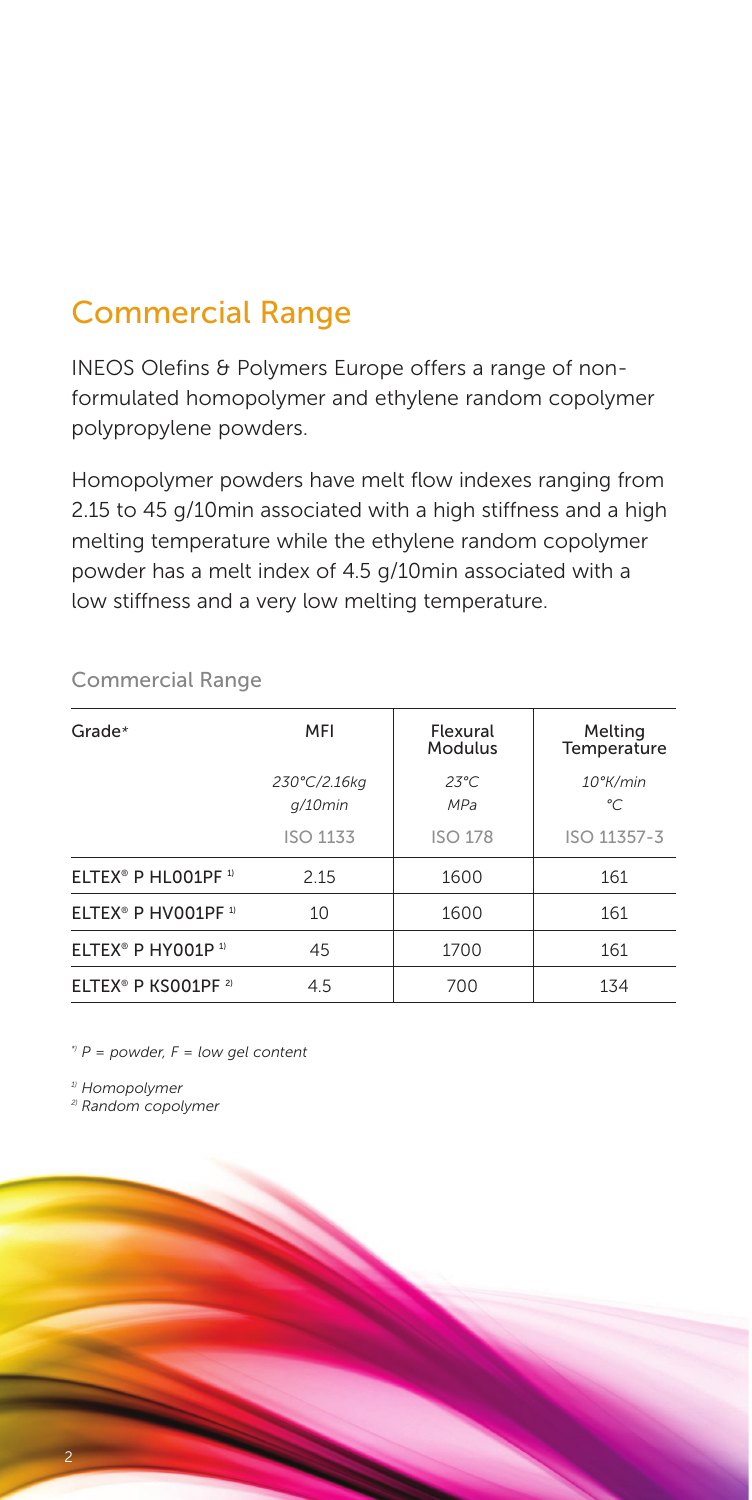### **Morphology**

INEOS Olefins & Polymers Europe's proprietary catalyst produces powders with very regular and spherical particles, combining a narrow particle size distribution with very little amount of fines. The Scanning Electron Microscopy photographs show the unique morphology of ELTEX® P powder in comparison with two other polypropylene powders produced with standard catalysts (samples A and B) and with ground PP pellets.



ELTEX® P HV001PF





*Powder sample B*

*Powder sample A*



*Ground PP pellets*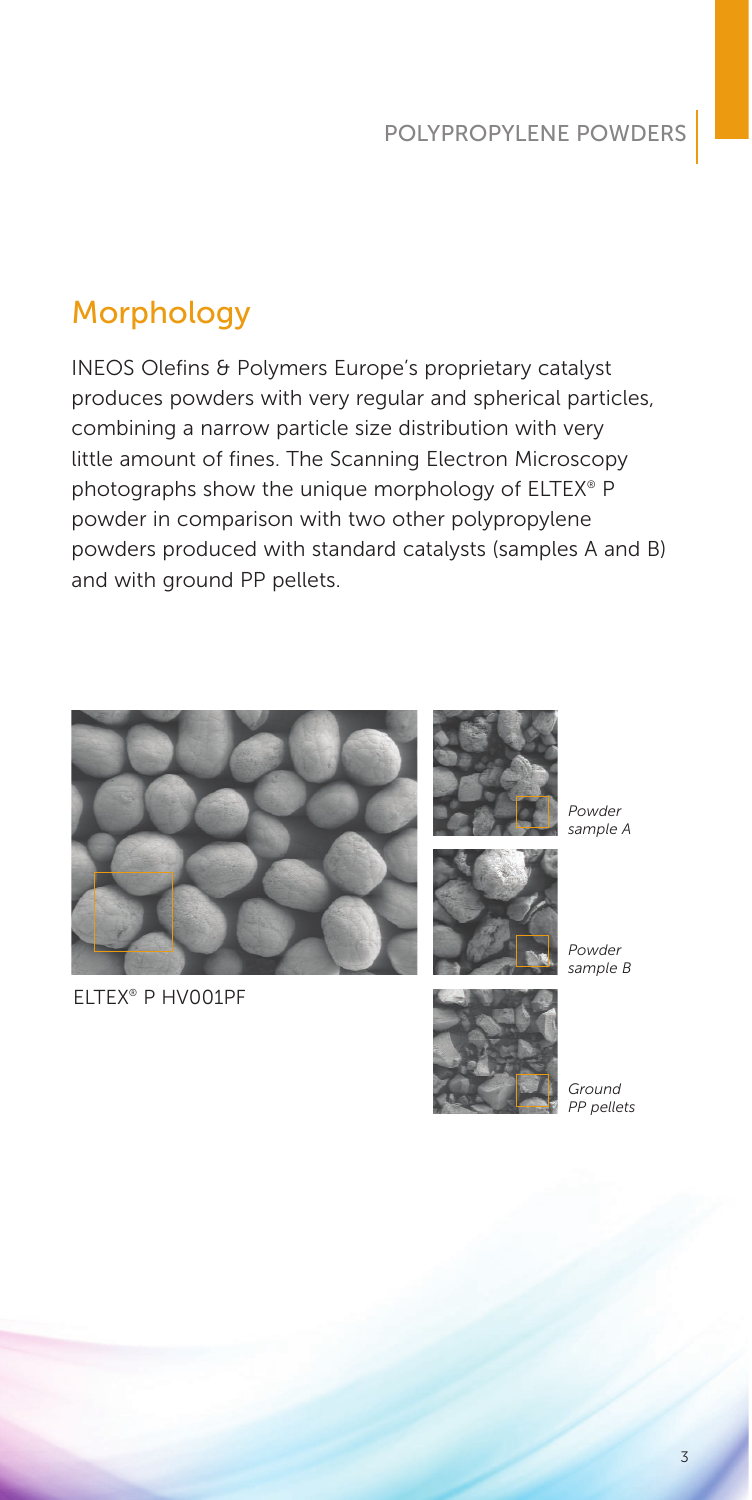#### Particle Size Distribution

ELTEX® P powders have an average particle size of about 600 microns, and a narrow particle size distribution. Typically, 60 per cent of the material falls between 500 and 700 microns, and 90 per cent of the material between 350 and 1000 microns. Melt flow index and composition have minor effects on the morphology of the powders.



Particle Size Distribution of ELTEX® P Powders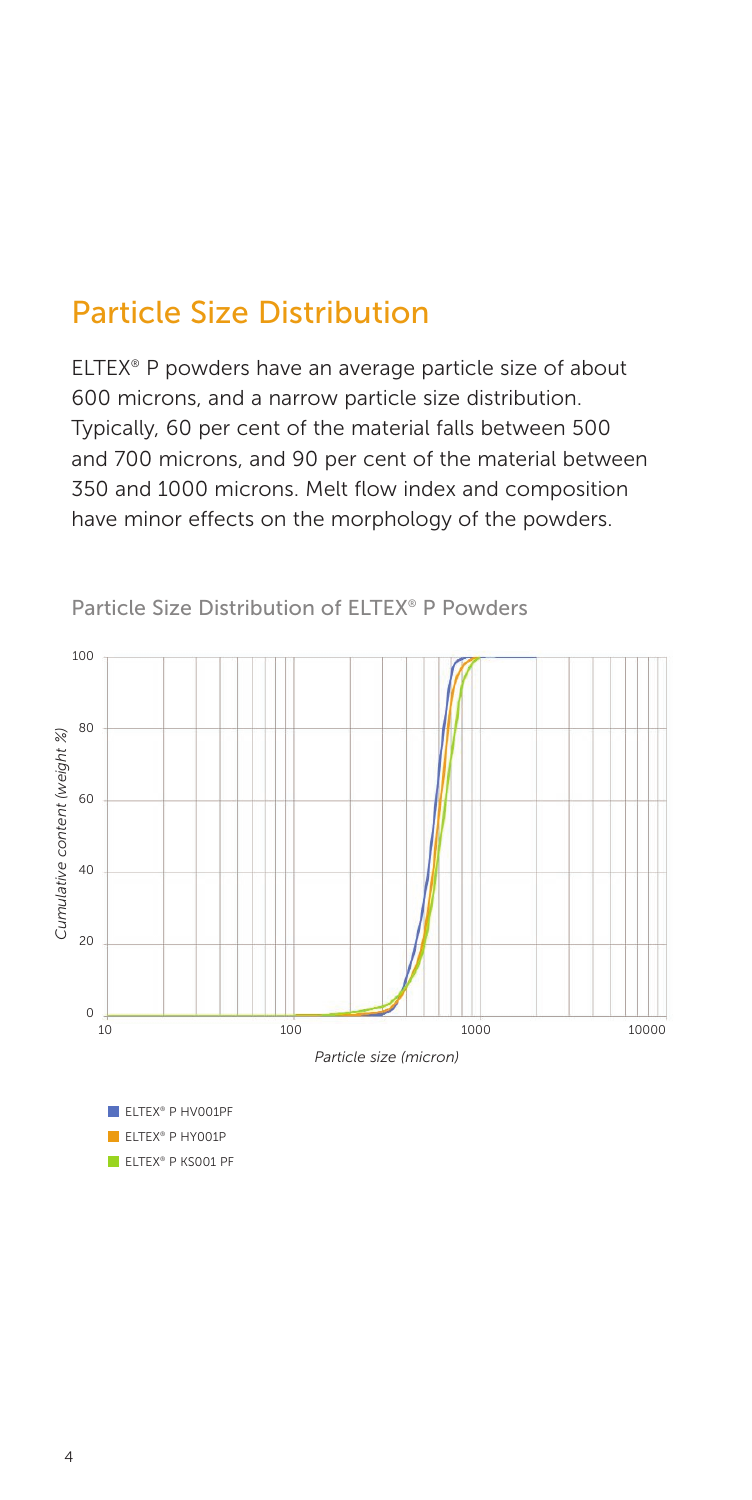The next graph clearly shows the difference in particle size distribution and average particle size between ELTEX® P powder, other commercial powders (samples A and B) and ground PP pellets.



#### Comparative Particle Size Distribution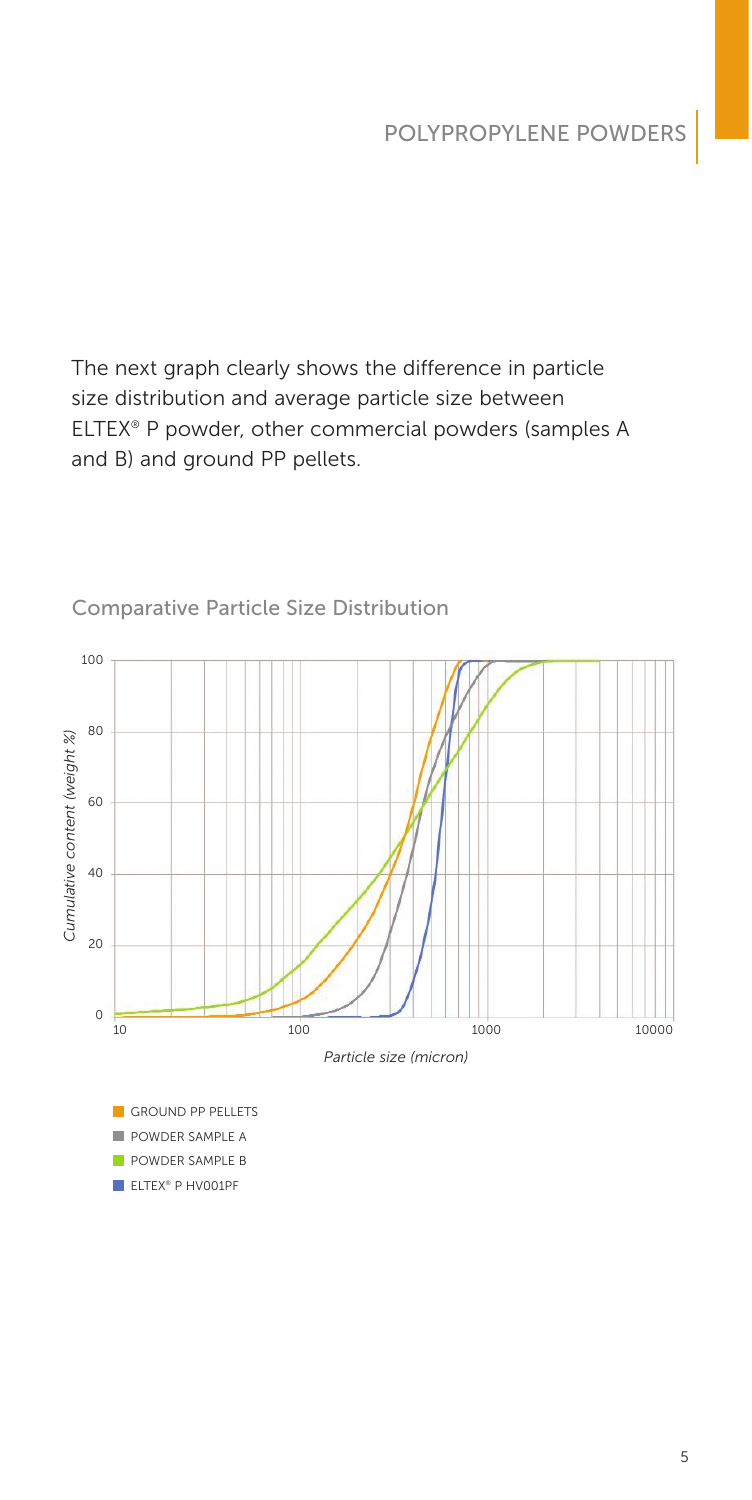### Bulk Handling

The spherical shape and the narrow size distribution of ELTEX® P powder particles lead to an enhanced flow-ability and a higher bulk density compared to competitive powders.

Therefore, conventional pellet silos, surge bins, vacuum pumps and hoses can be used to handle ELTEX® P powders with only minor modifications. Due to the finer particle size of powders compared to pellets, all leaks along the conveying lines must be carefully sealed.

Moreover, the relatively high bulk density of ELTEX® P powders leads to flow rates through transfer lines that are equivalent to pellets.

| Sample                       | <b>Bulk Density</b><br>$kq/m^3$<br><b>INEOS</b> method | Flowability*<br>S<br><b>INEOS</b> method |  |  |  |
|------------------------------|--------------------------------------------------------|------------------------------------------|--|--|--|
| ELTEX <sup>®</sup> P HV001PF | 515                                                    | 12.6                                     |  |  |  |
| Sample A                     | 487                                                    | 14.4                                     |  |  |  |
| Sample B                     | 391                                                    | 22.8                                     |  |  |  |
| Ground PP pellets            | 405                                                    | 23.8                                     |  |  |  |

#### Bulk Handling

*\*) Time required for 90g of powder to flow through a funnel with specified dimensions*

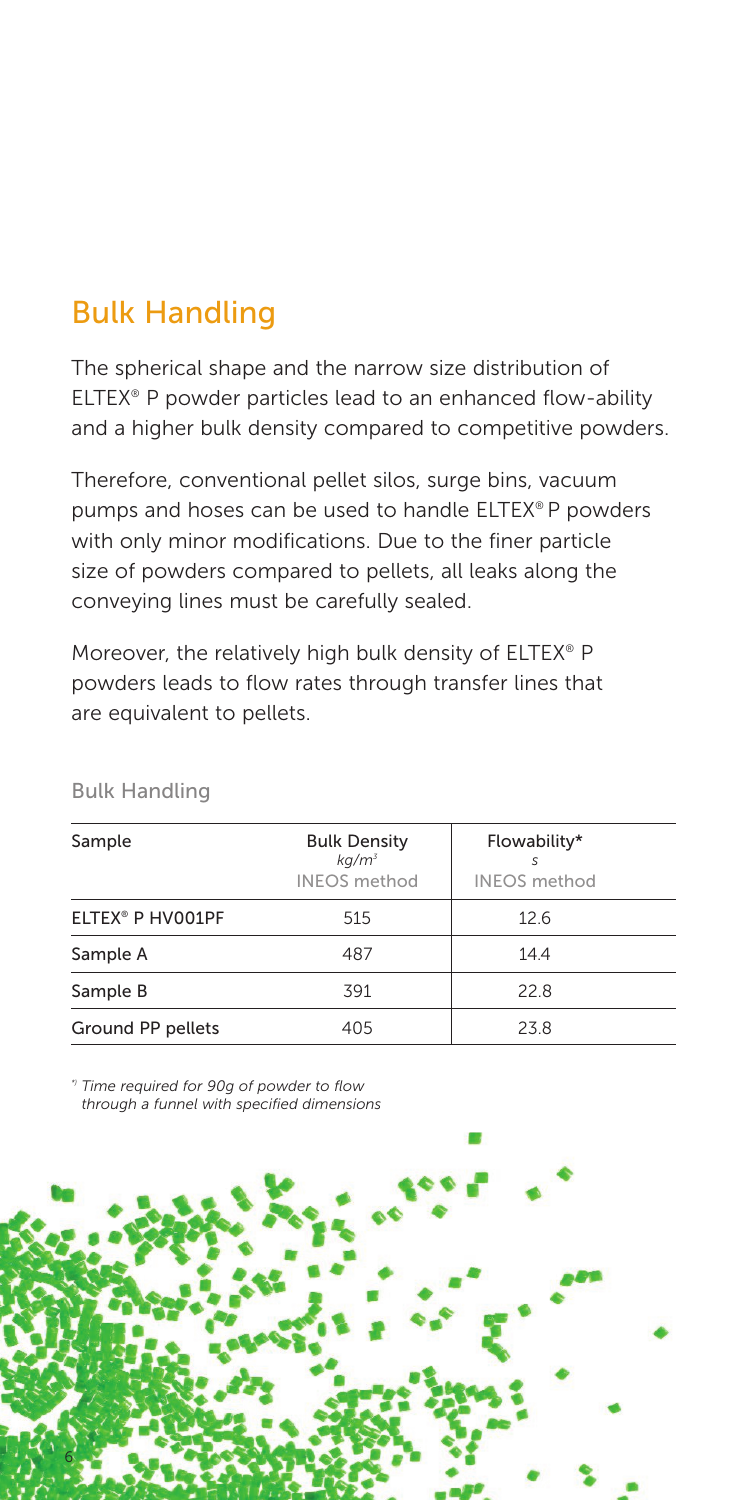#### Blending and Colouring

Very good dispersion of additives, pigments, liquid colours or mineral fillers in polypropylene is sometimes difficult to achieve when starting from pellets. For this reason, some producers of colour concentrates or highly loaded filler master-batches have chosen to either grind pellets, or use expensive extrusion techniques.

With ELTEX® P powders, concentrates and master-batch producers can obtain superior dispersion. This has been confirmed with in-house studies, as shown below.

*Homopolymer PP cast films containing 1 per cent silica introduced via 10 per cent master-batches, observed under polarised light*



*Master-batch produced with homopolymer PP pellets*



*Master-batch produced with ELTEX® P HV001PF powder*

When blended with liquids, ELTEX<sup>®</sup> P powders "wet out" extremely well. The large surface-to-volume ratio of the powders together with the regular geometry of their particles, allow for achieving very intimate and homogeneous blends.

When blended with solid pigments or additives, ELTEX<sup>®</sup> P powders can be conveyed with minimum segregation of the additives.

In compounding operations, better dispersion of elastomers and mineral fillers is observed with ELTEX® P powders versus polypropylene pellets. The net result are better mechanical properties.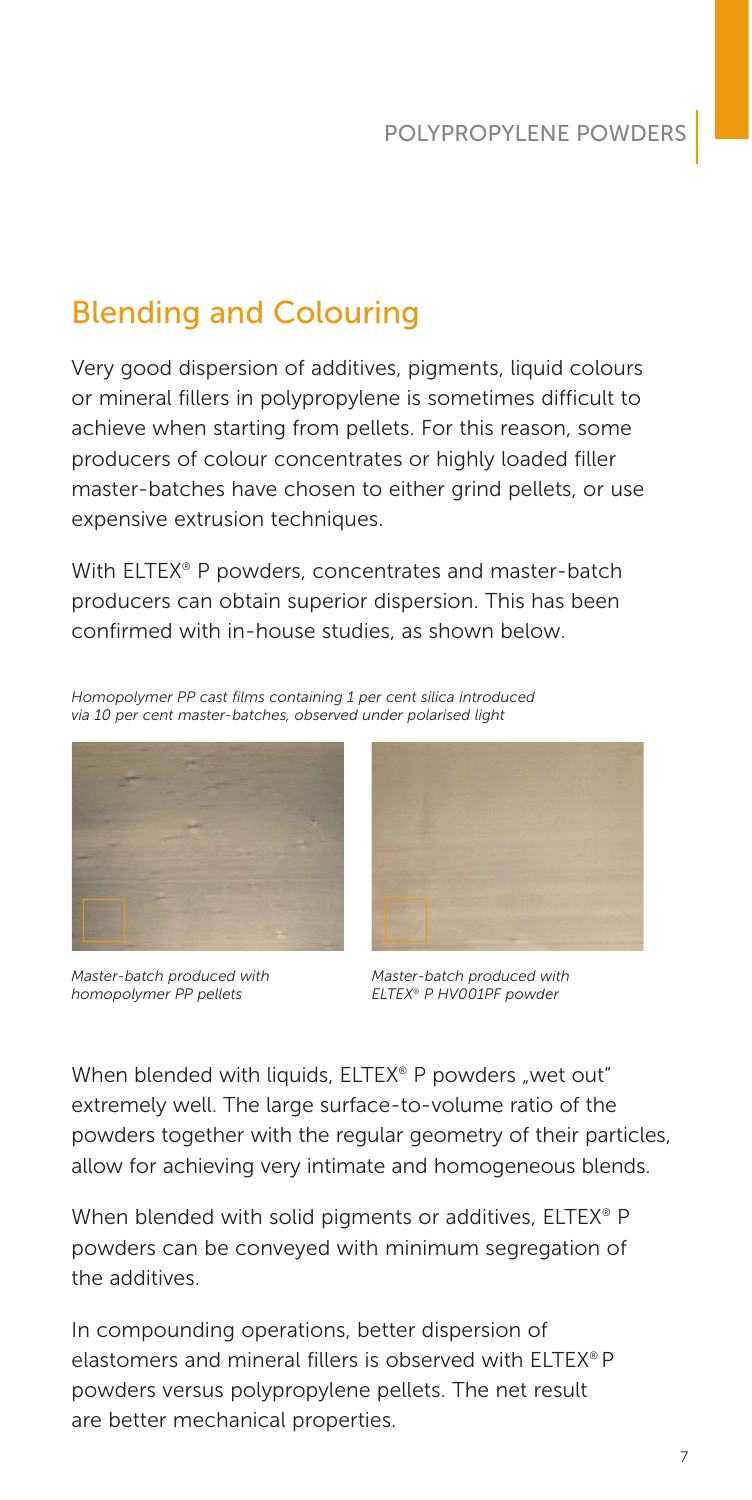### Processing

All ELTEX® P powders have to be thermally stabilised via addition of primary and secondary antioxidants and neutralized via addition of anti-acid prior to processing.

Given the smaller particle size of ELTEX® P powders as compared with the pellets, it may be necessary to adopt different processing conditions, depending on the equipment.

For extruders having short feed sections, it is advisable that maximum throat cooling be used to minimise bridging caused by premature melting. A lower first zone temperature and a grooved barrel in the feed throat section may also be helpful.

Generally, the output of an extruder slightly increases with the use of powders, providing precautions are taken to prevent early melting and bridging.

### Melt Flow Index Measurement

Although ELTEX® P powders can be stored for months under normal weather conditions, they can show some degradation at 230°C when molten in the melt flow indexer.

Therefore, we recommend over-stabilisation of the sample to be tested by premixing the powder with the below types of additives.

| Additive               | Nature           | Dose (weight %) |
|------------------------|------------------|-----------------|
| Primary anti-oxidant   | <b>Phenolic</b>  | $0.25 - 0.50$   |
| Secondary anti-oxidant | Phosphite        | $0.25 - 0.50$   |
| Acid scavenger         | Calcium stearate | $0.05 - 0.10$   |

Recommended Additive Package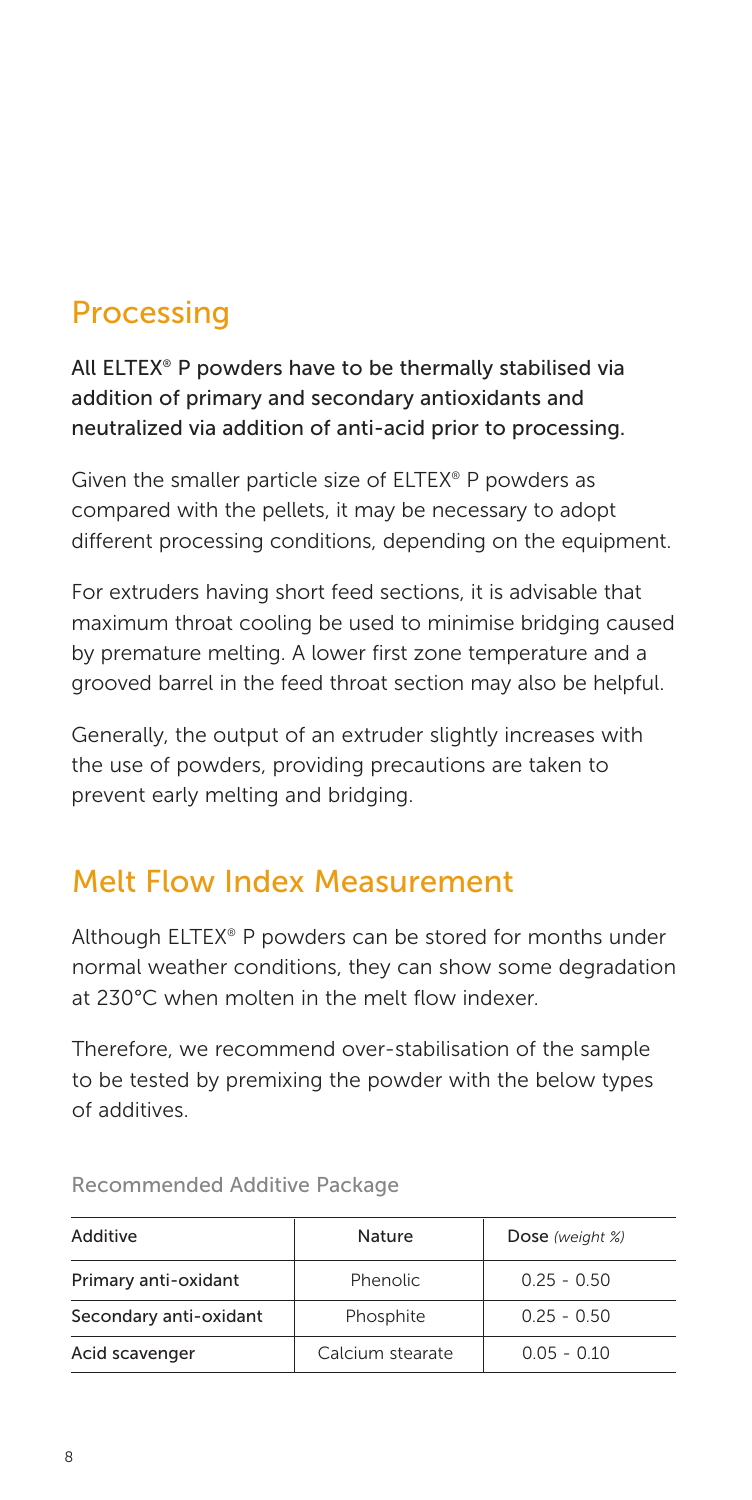### Thermal Stability & Storage

Thanks to their specific manufacturing process, ELTEX® P powders are quite stable under normal storage conditions. The graph below shows the stability of homopolymer and ethylene random copolymer ELTEX® P powders at 70°C. There is no change in the melt flow index of the powder after more than 20 days for ELTEX® P KS001PF and after more than 50 days for ELTEX® P HV001PF.

This is generally not the case with competitive powders produced with standard catalysts.



Thermal Stability of Powder at 70°C

ELTEX® P HV001 PF ELTEX<sup>®</sup> P KS001 PF